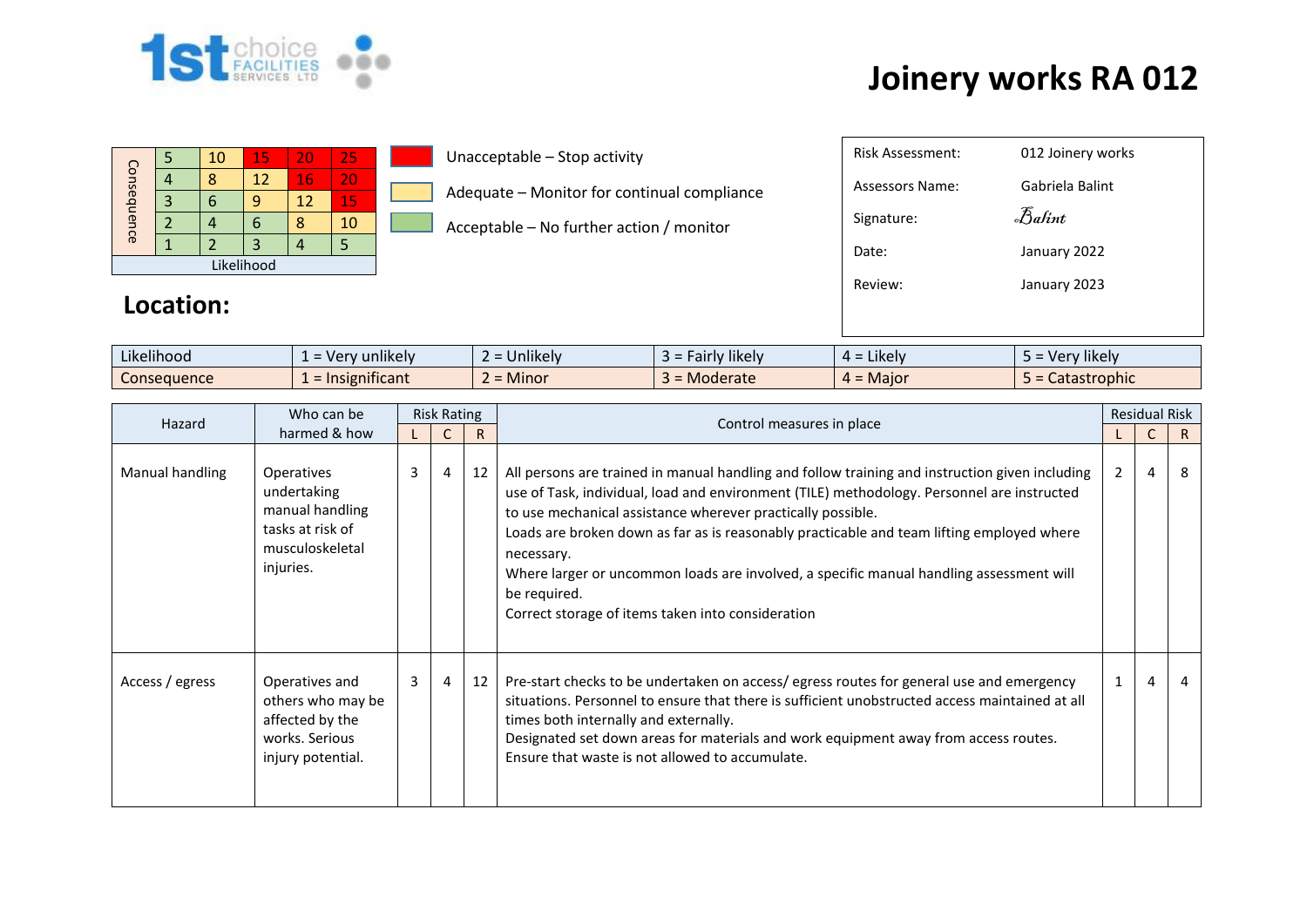## **Joinery works RA 012**



| Slips, trips and falls                                                    | Persons<br>undertaking the<br>task. Serious injury<br>potential increasing<br>due to MH activity.                                                                    | 4 | $\overline{4}$ | 16 | Routes and areas are checked for obstructions and availability of space or other hazards i.e.<br>wet floor, spillages, saw dust, uneven or slippery surfaces and cables etc. prior to use.<br>Personnel aware of additional hazards that may lead to STF on the same level i.e. inadequate<br>lighting, weather conditions, changes in surface etc.<br>Good housekeeping standards are maintained and inspected at all times.                                                                                                                                                                                                                                                                                          | 2 | 4 | 8 |
|---------------------------------------------------------------------------|----------------------------------------------------------------------------------------------------------------------------------------------------------------------|---|----------------|----|------------------------------------------------------------------------------------------------------------------------------------------------------------------------------------------------------------------------------------------------------------------------------------------------------------------------------------------------------------------------------------------------------------------------------------------------------------------------------------------------------------------------------------------------------------------------------------------------------------------------------------------------------------------------------------------------------------------------|---|---|---|
| Work in restricted<br>areas                                               | Persons<br>undertaking task,<br>minor<br>musculoskeletal<br>injury potential                                                                                         | 3 | 3              | 9  | Personnel to ensure they can take up a comfortable working position which is free from<br>additional hazards. Set up tooling within easy reach. Task rotation where practicable /<br>regular breaks.                                                                                                                                                                                                                                                                                                                                                                                                                                                                                                                   | 2 | 3 | 6 |
| Use of or working<br>in close proximity<br>to noise emitting<br>equipment | Engineers and<br>others working in<br>the vicinity of noise<br>emitting equipment<br>Potential for long /<br>short term hearing<br>damage                            | 5 | 4              | 20 | Personnel are required to maintain noise emitting equipment in an efficient condition.<br>Personnel are instructed in the use of sufficient PPE including the use, maintenance and<br>storage of supplied hearing protection including the requirement to wear PPE in designated<br>areas.<br>Use of acoustic enclosures where practicable.                                                                                                                                                                                                                                                                                                                                                                            | 2 | 4 | 8 |
| Use of vibrating<br>equipment                                             | Engineers and<br>others working<br>with vibrating<br>equipment<br>Potential for long /<br>short term<br>musculoskeletal<br>damage i.e.<br>vibration white<br>finger. | 5 | 4              | 20 | The use of vibrating equipment is kept to a minimum through the use of best available<br>technology & task rotation SFARP. Where the use of such equipment is required, trigger<br>times are recorded and measured against guidance.<br>Personnel are required to report any effects from the use of vibrating machinery including<br>numbness and tingling in order for occupational health professionals to be consulted as may<br>be required.<br>Hand arm vibration requires that where exposure action level of 2.5m/s2 A (8) is evident,<br>suitable technical and organisational measures shall be put in place to reduce exposure<br>including assessing / using alternative equipment and / or task rotation. | 2 | 4 | 8 |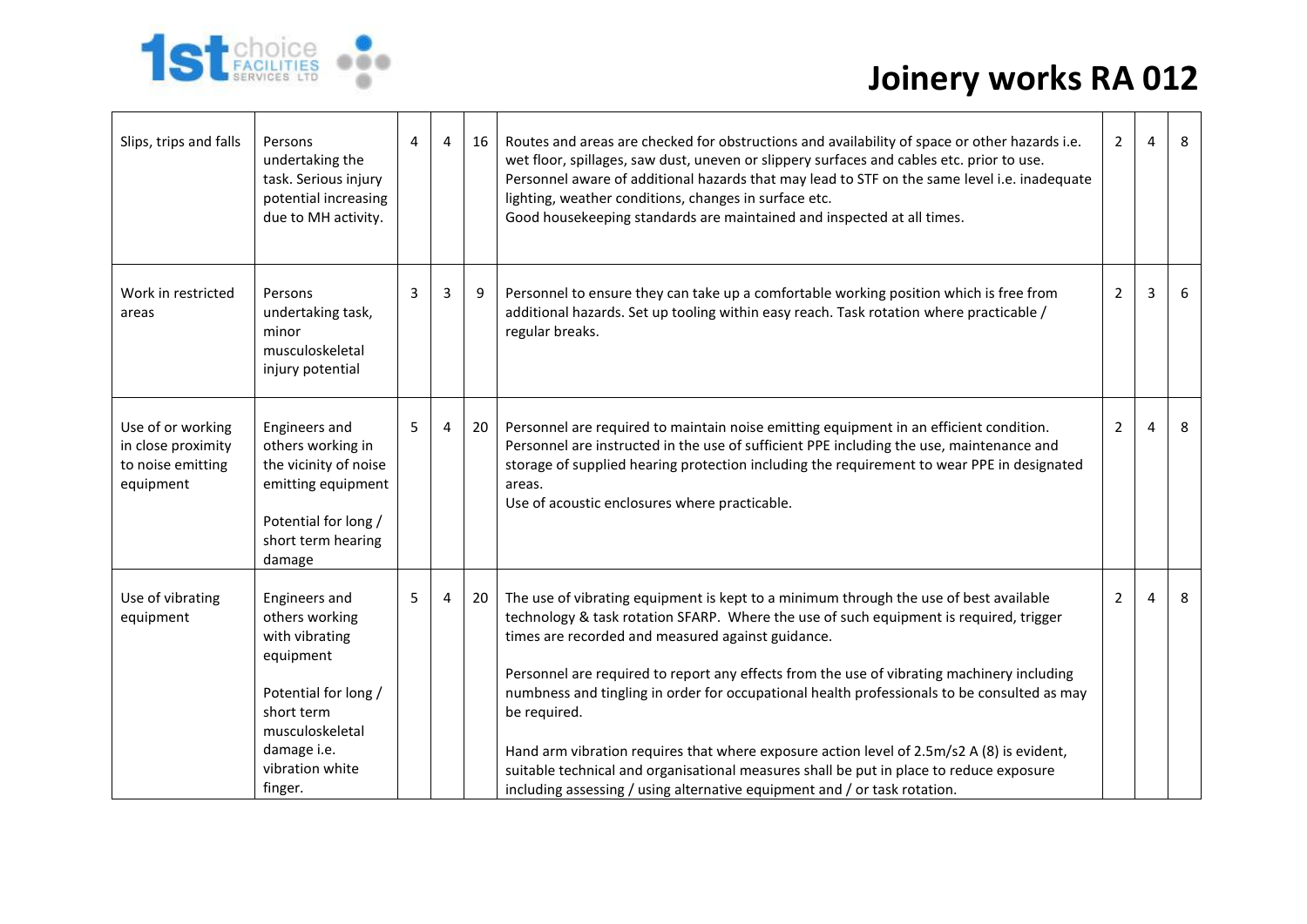

| Use of machinery                 | Persons using<br>machinery, serious<br>injury potential<br>through drawing in<br>/ crushing etc.                                                    | 3              | 4 | 12 | Only competent persons allowed to operate machinery or if being trained, supervised by a<br>competent person.<br>All machinery to be set up in line with manufacturers instructions ensuring that space is<br>available to allow safe working.<br>Personnel to tie back long hair and not introduce loose clothing into the working area.                                                                                                                                                                                                                              | $\overline{2}$                                        | 4                   | 8                        |
|----------------------------------|-----------------------------------------------------------------------------------------------------------------------------------------------------|----------------|---|----|------------------------------------------------------------------------------------------------------------------------------------------------------------------------------------------------------------------------------------------------------------------------------------------------------------------------------------------------------------------------------------------------------------------------------------------------------------------------------------------------------------------------------------------------------------------------|-------------------------------------------------------|---------------------|--------------------------|
| Use of hand tools                | Persons using hand<br>tools to undertake<br>works, potential for<br>cuts / lacerations<br>etc.                                                      | 3              | 3 | 9  | Only competent persons allowed to use hand tools or if being trained, supervised by a<br>competent person.<br>Personnel to keep hands behind the tooling (cutting edge / blade) and wear gloves suitable<br>to the task.<br>If drilling, use of safety eyewear.<br>Defective tooling to be removed and replaced as necessary. Keep all cutting heads sharp and<br>protected when not in use.                                                                                                                                                                           | $\overline{2}$                                        | 3                   | 6                        |
| Contact with<br>respirable dusts | All persons<br>undertaking the<br>task and others i.e.<br>members of the<br>public, clients,<br>tenants and young<br>persons.<br>Potential for mild | $\overline{3}$ | 4 | 12 | All dust emitting operations are kept to a minimum with dust suppression employed as<br>determined the best option at the location of the works. All operatives to have in date<br>asbestos awareness training as a minimum.<br>In an enclosed area, the use of local exhaust ventilation is to be employed together<br>with additional controls as may be required.<br>The use of on tool extraction / collection with controls mounted onto or integrated<br>into the hand-held tool to capture dust emissions.                                                      | $\mathbf{1}$<br>$\overline{2}$                        | $\overline{4}$<br>4 | $\overline{4}$<br>8<br>4 |
|                                  | irritation through<br>to long term<br>adverse health<br>effects including<br>cancers, silicosis,<br>COPD&<br>emphysema                              |                |   |    | Dusts may be dampened down using either water or a suitable surfactant. Damping<br>$\bullet$<br>down of works is to be continuous for the time the tooling is in use.<br>Use of suitable and sufficient PPE from FFP3 standard mask for general dusts<br>through to powered masks or hoods. Operatives to undergo fit testing to ensure the<br>use of PPE is correct.<br>Operative training in hazards and control measures associated with certain dusts i.e.<br>silica and asbestos.<br>Wherever practicable, materials to be cut away from site and in a controlled | $\mathbf{1}$<br>$\overline{2}$<br>$\overline{2}$<br>1 | 4<br>4<br>4<br>4    | 8<br>8<br>4              |